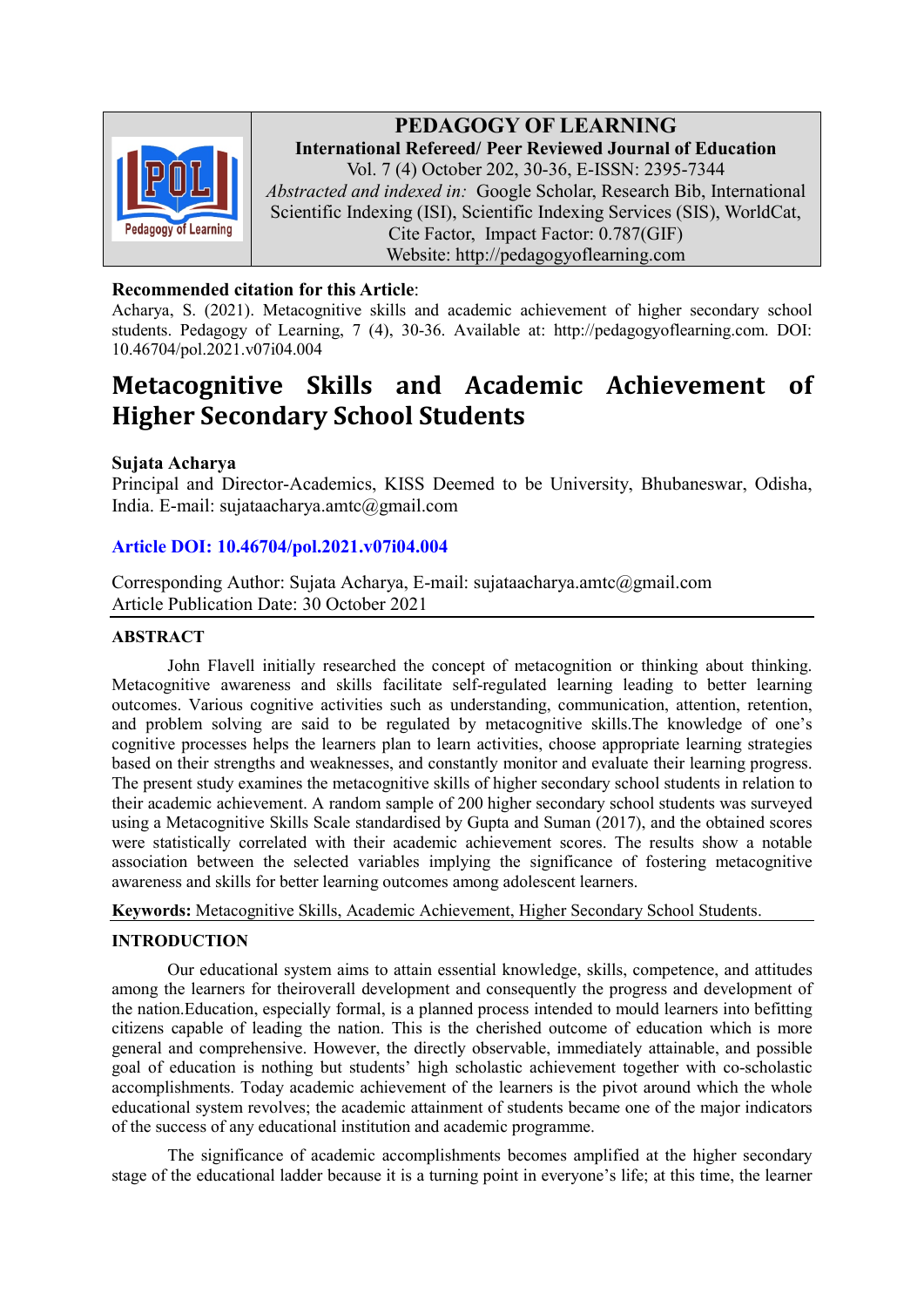#### Acharya // Metacognitive Skills and Academic Achievement ….

has to divert their studies into specialized areas followingtheir vocational choice and interest. The proper selection of an appropriate vocation based on the awareness of one's strengths and weaknesses is of great positive consequences in their future life. The wrong choice of vocation will be dissatisfying for the individual throughout their life. Students who belong to higher secondary classes are crossing their adolescent stage of life, which is crucial for numerous reasons. As the learners at this stage have to adjust to their rapidly changing physique, emotional disturbances, varying societal expectations, and perplexities of vocational choice, it is difficult for them to overcome this transitional period safely. All such physical and emotional disorders, together with the need to achieve high grades in examinations, may throw the adolescents into a tense and somewhat depressed state or lead them to maladjustments. Heightened emotionality is common among adolescent learners. Sometimes students at this period attain lower grades or marks for their school examinations irrespective of their abilities.

 There are numerous factors within the institution and outside theinstitution that influence the academic achievement of adolescent learners. Within the institution, the teacher-related factors such as knowledge and competence, teaching methodology and strategies, professionalism, attitude, and abilities influence the learning outcomes. Factors likeinfrastructure facilities, counselling and guidance services, classroom climate, etc.,also affect the learning process. The other factors that influence the learners' academic achievement are family environment, attitude and interest of parents, employment opportunities, socioeconomic status of families, and so on. Besides these institutional and family-related factors, various personal and psychological factors, educational and vocational aspirations of learners, learning styles of students, etc., influence students' academic accomplishment; among thepsychological factors, metacognitive skills is an important aspect.

## Metacognitive skills

 Metacognition refers to "thinking about thinking"and was introduced as a concept by John Flavell. According to Flavell (1979), metacognition is "the knowledge that one has of his/her cognitive processes." Metacognitive skills are "the abilities used to understand and analyse one's learning especially influenced by educational background and previous experience" (Gupta & Suman, 2017). Individuals can govern and regulatetheir cognitive processes usingappropriate strategies, namelyorganizing, monitoring, and adapting. Metacognitive skills allow learners to control their learning process, thereby reducing anxiety, increasing motivation in learning and instilling confidence. Metacognitive skills make one aware oftheir strengths and weaknesses and prompt one to behave accordingly. They will be able to manipulate their cognitive processes most appropriately.

 The possession of metacognitive skills helps learners become self-regulated. Such learners can assume responsibility for their learning process and learning outcomes. Cognitive activities such as comprehension, communication, attention, retention, and problem-solving are intensely regulated by metacognitive skills.

## Metacognitive skills and Academic Achievement

 Recent researchers advance evidence for the significance of metacognitive awareness and skills for the enhanced academic achievement of students. Eriyani (2020) noticed a positive and significant association between metacognitive skills and the achievement of students.Craig et al. (2020) also affirmed the same through their study. Similar results were reported in Arami and Wiyarsi (2020). Metacognitive awareness is a significant contributor to success in learning (Abdelrahman, 2020). The study made by Sonowal and Kalita (2019) also shows a positive association between the variables - metacognitive awareness and academic achievement. Based on quasi-experimental research, Miller and William (2019) argued that metacognitive teaching strategies positively influence students' performance. Numerous previous studies report the positive effect of metacognitive skills on learners' academic achievement (Smith et al., 2017; Nongtodu & Bhutia, 2017; Naseri et al., 2017;

PEDAGOGY OF LEARNING (POL) International Refereed/ Peer Reviewed Journal of Education Vol. 7 (4), October 2021 (E-ISSN: 2395-7344, P-ISSN: 2320-9526), Impact Factor: 0.787(GIF) Copyright @ 2021 Authors. Web: http://pedagogyoflearning.com

 $\overline{\phantom{a}}$  , where  $\overline{\phantom{a}}$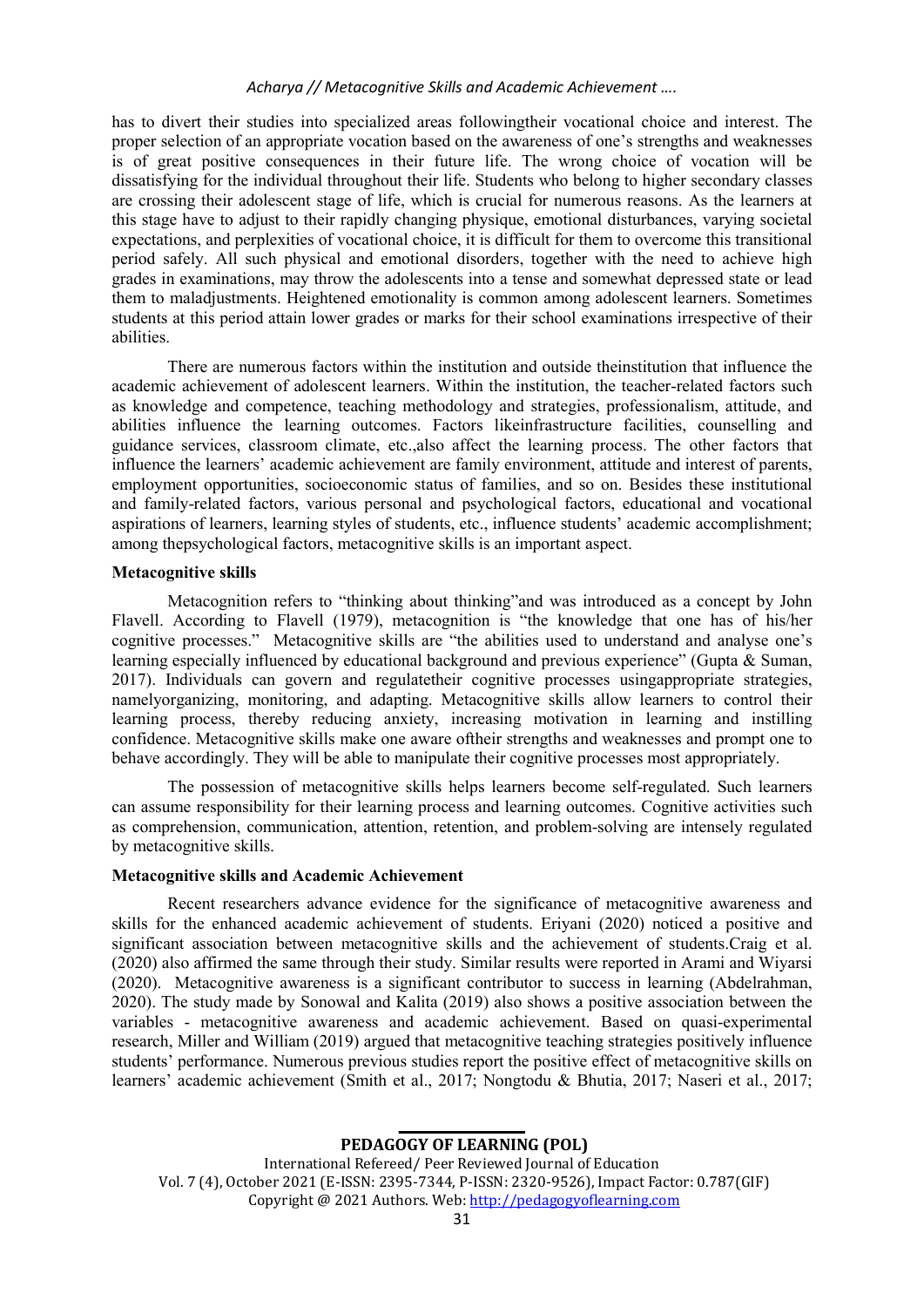Rangannavar & Shahapur, 2018) and intrinsic motivation of students (Yildiz et al., 2018; Eskandari et al., 2019).

## RATIONALE OF THE STUDY

 A high level of academic performance is one of the most cherished and desirable outcomes of formal education, especially at the higher secondary stage. Higher secondary education is crucial and significant in one's life as the performance influences a learner's future as it is the time for vocational decision making. However, being adolescents, learners at the higher secondary level have to manage their developmental issues and problems - physical, emotional, psychological, and social. In Erik Erikson's terms, "they generally experience the identity crisis or identity confusion" (Hall et al., 2002). Such psychological and environmental issues and social, family, and peer pressures may subsequently lead the students to deviate from adopting proper learning practices and may negatively affect their academic progress and performance.

 Researchers and psychologists have already realized the significance of metacognition and self-regulated learning for success in life activities. Also, various research studies illustrate the importance of metacognition and metacognitive skills in enhancing academic performance at multiple levels of education. Presumably, there is a positive cause and effect relationship between metacognition and students' achievement. If students are more metacognitively aware and skillful, they become more strategic and perform better than less aware students. Previous studies on the relationship between metacognition and achievement show the importance of metacognition and metacognitive skills in the learning process. Knowledge about the metacognitive skills among students may help provide proper educational strategies incorporating metacognitive skills training and providing academic guidance.Knowledge of the metacognitive skills among the learners may contribute directly or indirectly towards realizing educational objectives, facilitating learning, and accomplishing better academic performance. Teachers, parents, and all stakeholders can adopt proper strategies to enhance the metacognitive skills of students and, subsequently, their academic performance. Hence a study on metacognitive skills of higher secondary school studentsconcerning academic achievement is relevant and significant in the present educational scenario.

## Objectives of the Study

- 1. To assess the metacognitive skills of higher secondary school studentsin the total sample
- 2. To compare the metacognitive skills of higher secondary school studentsin the subsamples based on gender and locale
- 3. To study the academic achievement of higher secondary school students
- 4. To compare the academic achievement of higher secondary school studentsin the subsamples based on gender and locale
- 5. To find out whether there exists any significant relationship betweenmetacognitive skills and academic achievement of higher secondary school students

## Hypotheses of the Study

- 1. The metacognitive skills of higher secondary school studentsdiffer significantly with respect to gender
- 2. The metacognitive skills of higher secondary school studentsdiffer significantly with respect to locale
- 3. The academic achievement of higher secondary school studentsdiffer significantly with respect to gender

## $\overline{\phantom{a}}$  , where  $\overline{\phantom{a}}$ PEDAGOGY OF LEARNING (POL)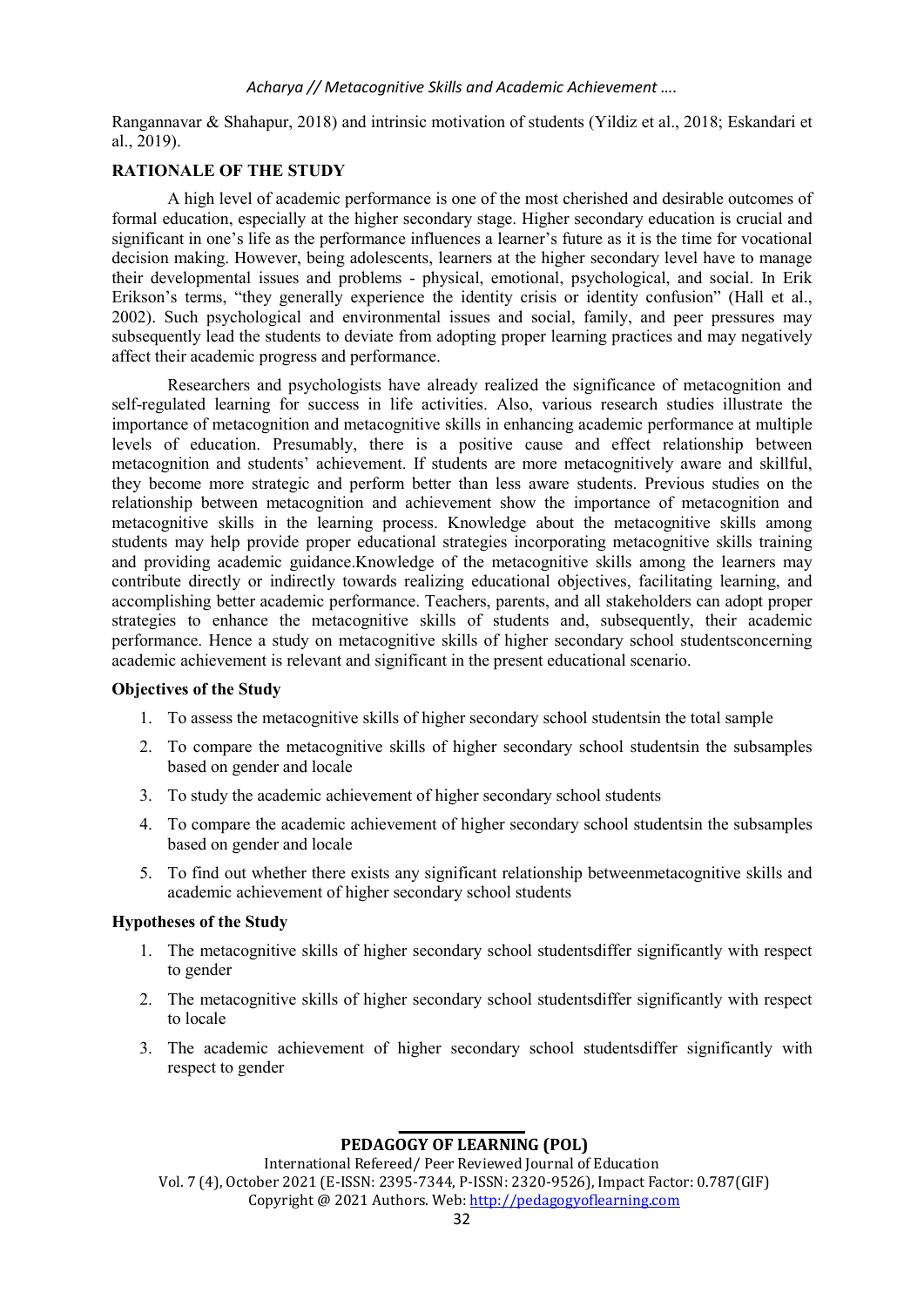- 4. The academic achievement of higher secondary school studentsdiffer significantly with respect to locale
- 5. There is a significant relationship betweenmetacognitive skills and the academic achievement of higher secondary school students.

#### **METHODOLOGY**

 The investigator followed a normative survey design for this study. The population identified for this study included students who attended higher secondary schools in Ernakulam district of Kerala state during the academic year 2019-20. Asample of 200 students was selected from four higher secondary schools of Ernakulam district, maintaining the randomness and representativeness of the sample. A Likert model metacognitive skills scale (Gupta & Suman, 2017) was administered to quantify the metacognitive skills, and in case of academic achievement, the marks secured by students in their first-year examination of the  $+2$  courses, was taken from the school records. Descriptive and inferential statistics were utilized for the analysis of data.

#### RESULTS AND DISCUSSION

#### Metacognitive skills of higher secondary school students

 The metacognitive skills scale consisted of 42 items in the form of statements. The response to each item was scored according to Likert's procedure.The analysis shows that the higher secondary school students possess a moderate level of metacognitive skills as the mean score (M=143.654; SD=25.432) exceeds the middle score of the scale 126  $(42\times3)$ .Table 1 shows various levels of metacognitive skills scores among higher secondary school students.

## Table 1: Numbers and Percentage of Higher Secondary School Students Possessing Various Levels of Metacognitive Skills

| Low |               | Medium |               | High |               |
|-----|---------------|--------|---------------|------|---------------|
|     | $\frac{6}{9}$ |        | $\frac{0}{0}$ |      | $\frac{6}{9}$ |
| 39  | 19.50         | 1 J 1  | 65.50         | 30   | 15.00         |

 Obviously, 15.00% of higher secondary school students possess a high level of metacognitive skills, 19.50% possess a low level of metacognitive skills, and 65.50% of students have a medium level of metacognitive skills.

## Comparison of metacognitive skills of higher secondary school students based on gender

 The details and results of the independent sample t-test to compare the metacognitive skills of male students and that of female students are in table 2.

Table 2: Details of the Independent Sample t-Test for Comparison of Metacognitive Skills of Higher Secondary School Students Based on Gender

| Category |      | M       | SГ     |             |
|----------|------|---------|--------|-------------|
| Female   | . 10 | 148.903 | 25.876 | 3.2611      |
| Male     | 90   | 137.238 | 24.269 | $(p=.0013)$ |

 Table 2 shows that there is significant difference in metacognitive skills of male students and female students,  $t = 3.2611$ ,  $p = .0013$ ; female students (M = 148.903, SD = 25.876) possess high level of metacognitive skills than that of male students ( $M = 137.238$ , SD = 24.269). Hence it is inferred that gender is a factor that influencesthe metacognitive skillsof higher secondary school students.

## $\overline{\phantom{a}}$  , where  $\overline{\phantom{a}}$ PEDAGOGY OF LEARNING (POL)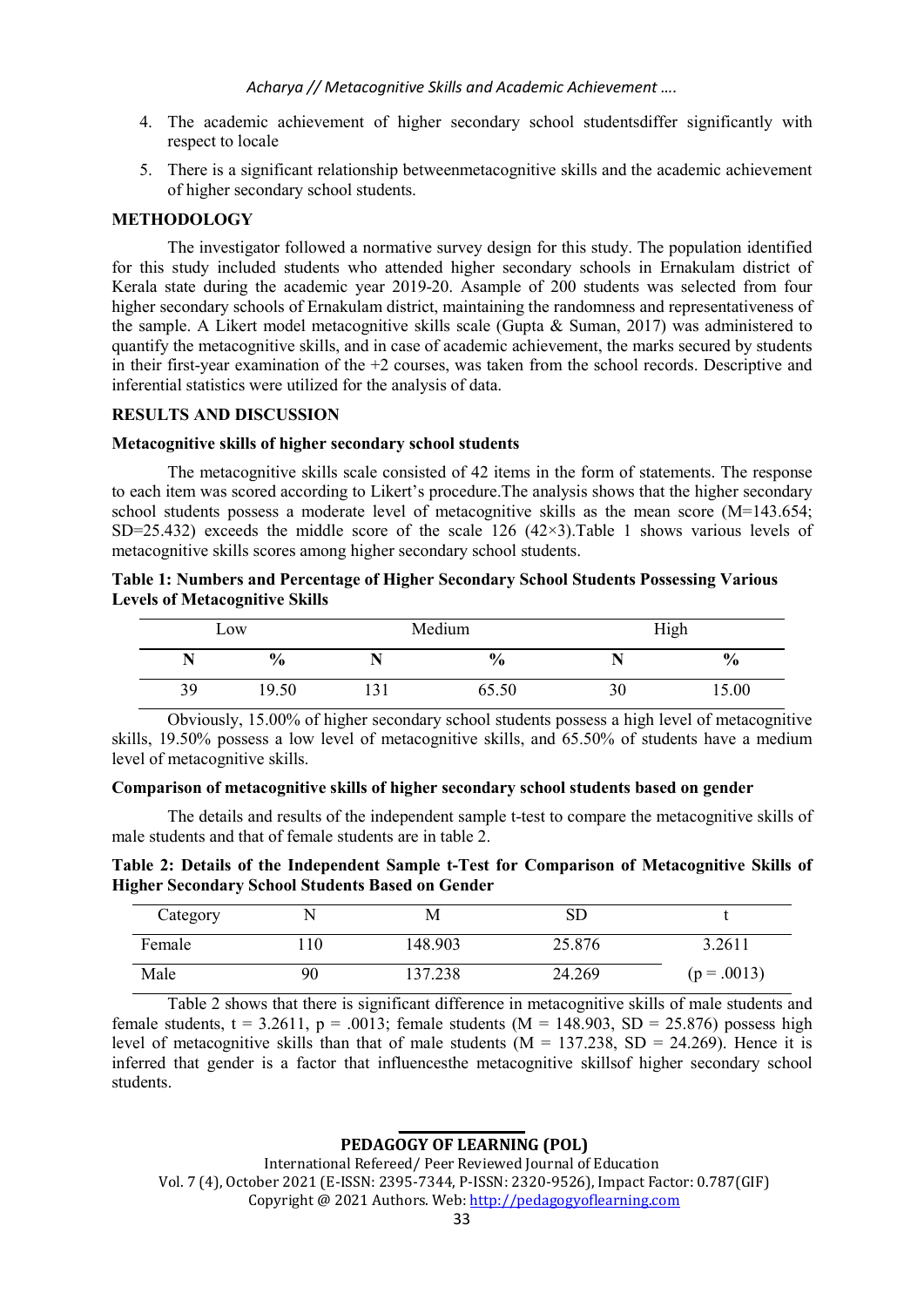#### Comparison of metacognitive skills of higher secondary school students based on locale

 The details and results of the independent sample t-test to compare the metacognitive skills of higher secondary school students of different residential areas are in table 3.

Table 3: Details of the Independent Sample t-Test for Comparison of Metacognitive Skills of Higher Secondary School Students Based on Locale

| Category |     | M       | SD     |             |
|----------|-----|---------|--------|-------------|
| Rural    | 100 | 140.783 | 25.023 | 1.6108      |
| Urban    | 100 | 146.525 | 25.387 | $(p=.1088)$ |

 Table 3 shows that there is no significant difference in metacognitive skills of rural students and urban students,  $t = 1.6108$ , p=.1088, even though urban students (M = 146.525, SD = 25.387) attained higher scores than that of rural students ( $M = 140.783$ , SD = 25.023). Hence it may be assumed that locale does not influence the metacognitive skills of higher secondary school students; both rural and urban students possess similar levels of metacognitive skills.

#### Academic achievement of higher secondary school students

 To study the academic achievement of higher secondary school students, the total marks obtainedby each respondent for the previous year final examinations were collected from the school records. The individual marks were converted into T (standard) scores considering the class average and standard deviation. The T score of each respondent was taken for further analysis. It was found that the mean and standard deviation of the academic achievement scores of higher secondary school students in the total sample are 50.381 and 10.258, respectively.

| Table 4: Numbers and Percentage of Higher Secondary School Students Possessing Various |  |
|----------------------------------------------------------------------------------------|--|
| <b>Levels of Academic achievement</b>                                                  |  |

| Low |               | Medium                     |               |                          | High          |
|-----|---------------|----------------------------|---------------|--------------------------|---------------|
|     | $\frac{6}{9}$ |                            | $\frac{6}{6}$ |                          | $\frac{0}{0}$ |
| 38  | 19.00         | $\gamma$ $\epsilon$<br>.33 | 57.50         | $\overline{\phantom{a}}$ | 13.50         |

 Table 4 shows that 13.50% of higher secondary school students possess high level of academic achievement, 19.00% possess low level of academic achievement and 67.50% of students have medium level of academic achievement.

#### Comparison of academic achievement of higher secondary school students based on gender

 The details of the independent sample t-test carried out to compare the academic achievement of male students, and that of female students are in table 5.

Table 5: Details of the Independent Sample t-Test for Comparison of Academic Achievement of Higher Secondary School Students Based on Gender

| Category | N   | M      | SГ     |           |
|----------|-----|--------|--------|-----------|
| Female   | .10 | 54.875 | 10.542 | 6.7995    |
| Male     | 90  | 44.888 | 10.073 | (p<.0001) |

 From table 5it is evident that there is significant difference in academic achievement of male students and female students,  $t = 6.7995$ ,  $p < .0001$ ; female students (M = 54.875, SD = 10.542) possess high level of academic achievement than that of male students ( $M = 44.888$ , SD = 10.073). Hence it can be assumed that gender is a factor that influences the academic achievement of higher secondary school students.

## $\overline{\phantom{a}}$  , where  $\overline{\phantom{a}}$ PEDAGOGY OF LEARNING (POL)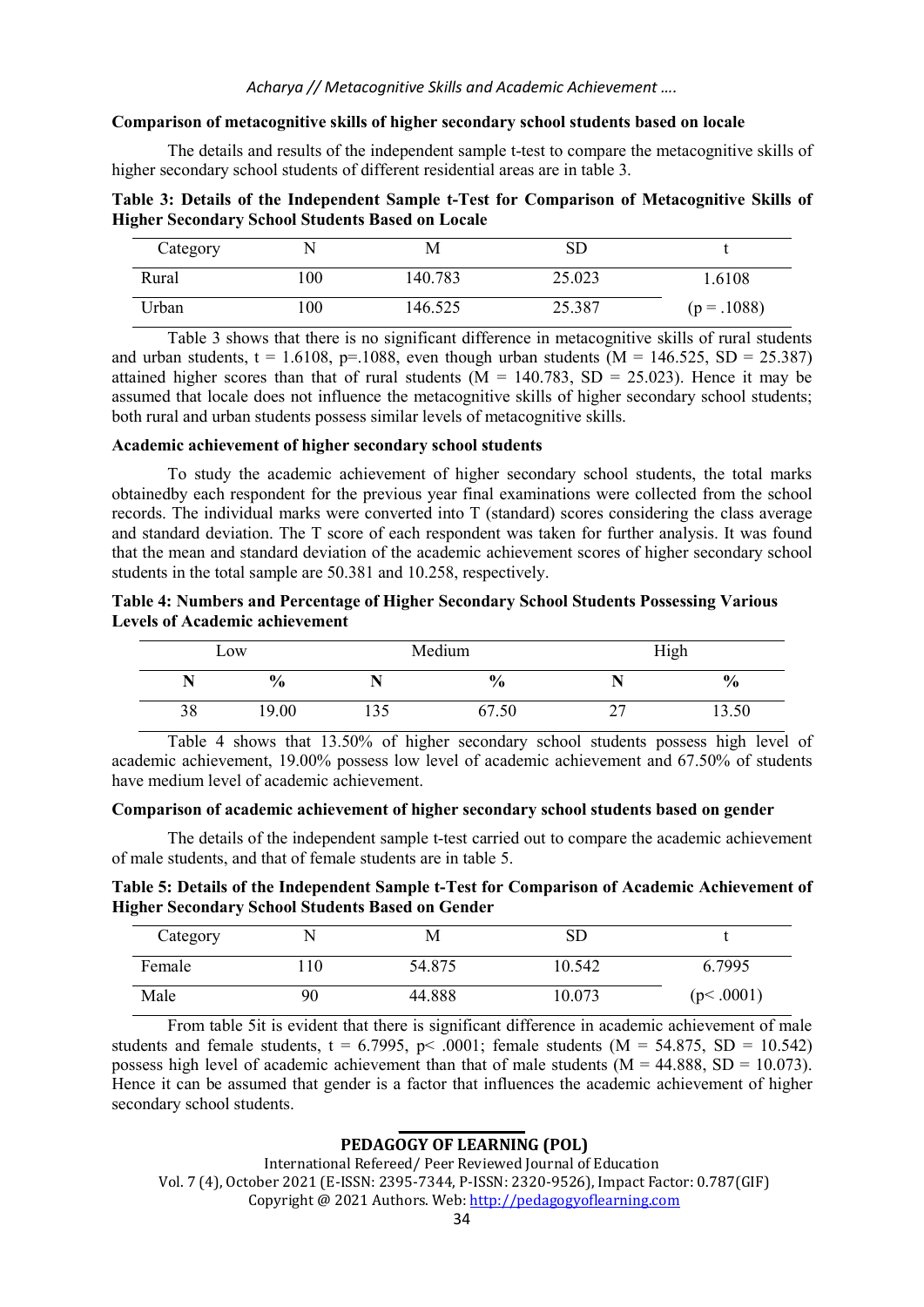#### Comparison of academic achievement of higher secondary school students based on locale

 The details and results of the independent sample t-test to compare the academic achievement of higher secondary school students of different locales are in table 6.

Table 6: Details of the Independent Sample t Test for Comparison of Academic achievement of Higher Secondary School Students Based on Locale

| Category |         | M      | SD     |                |
|----------|---------|--------|--------|----------------|
| Rural    | 100     | 48.951 | 10.154 | 1.4725         |
| Urban    | $_{00}$ | 51.811 | 10.587 | $(p = . 1425)$ |

Table 6 reveals that there is no significant difference in academic achievement of rural students and urban students,  $t = 1.4725$ ,  $p = .1425$ , albeit urban students (M = 51.811, SD = 10.587) obtained higher achievement scores than that of rural students ( $M = 48.951$ ,  $SD = 10.154$ ). Hence it can be assumed that locale does not influencethe academic achievement of higher secondary school students; both rural and urban students possess comparable levels of academic achievement.

## Relationship between metacognitive skills and academic achievement of higher secondary school students

 Pearson's product-moment correlation test was carried out to study the extent of the relationship between metacognitive skills and academic achievement of higher secondary school students.The details are in table 7.

|  |                                         |  | Table 7: Pearson's Correlation Test Results Showing the Relationship between Metacognitive |  |
|--|-----------------------------------------|--|--------------------------------------------------------------------------------------------|--|
|  | Skills and Academic Achievement (N=200) |  |                                                                                            |  |

| Variables correlated                                |                 |       | SEr  |       |       |
|-----------------------------------------------------|-----------------|-------|------|-------|-------|
|                                                     |                 |       |      | Lower | Jpper |
| Metacognitive skills<br>and<br>Academic achievement | .536<br>(p<.01) | 8.934 | .050 | .406  | .666  |

 From the table 7, it is evident that the coefficient of correlation between metacognitive skills and academic achievement of higher secondary school students is .536 and is significant at .01 level as it exceeds the critical value .181 at 198 degrees of freedom. Further, the obtained 't' value (8.934) is greater than the critical value (2.58) set at .01 level of significance. Therefore the obtained correlation is significant at .01 level. Thus it can be inferred that the relationship between the variables (metacognitive skills and academic achievement) is significant and substantial (Garrett, 1966, p. 176).

#### **CONCLUSION**

Metacognitive skills help learners to analyse and appreciate their learning process, facilitate effective learning, and thereby improve the performance in scholastic areas. Present study is a gaze in to the worth of metacognitive skills of learners in the process of learning. The findings show significant positive association between metacognitive skills and scholastic achievement of students at higher secondary level. The study results are in conformity with that reported in many previous studies (Eriyani, 2020; Craig et al., 2020; Arami & Wiyarsi, 2020; Sonowal & Kalita, 2019; Abdelrahman, 2020). Therefore it can be safely concluded that the possession of metacognitive abilities and skills positively influence the learning outcome of students. Educators and parents should

PEDAGOGY OF LEARNING (POL) International Refereed/ Peer Reviewed Journal of Education Vol. 7 (4), October 2021 (E-ISSN: 2395-7344, P-ISSN: 2320-9526), Impact Factor: 0.787(GIF) Copyright @ 2021 Authors. Web: http://pedagogyoflearning.com

 $\overline{\phantom{a}}$  , where  $\overline{\phantom{a}}$